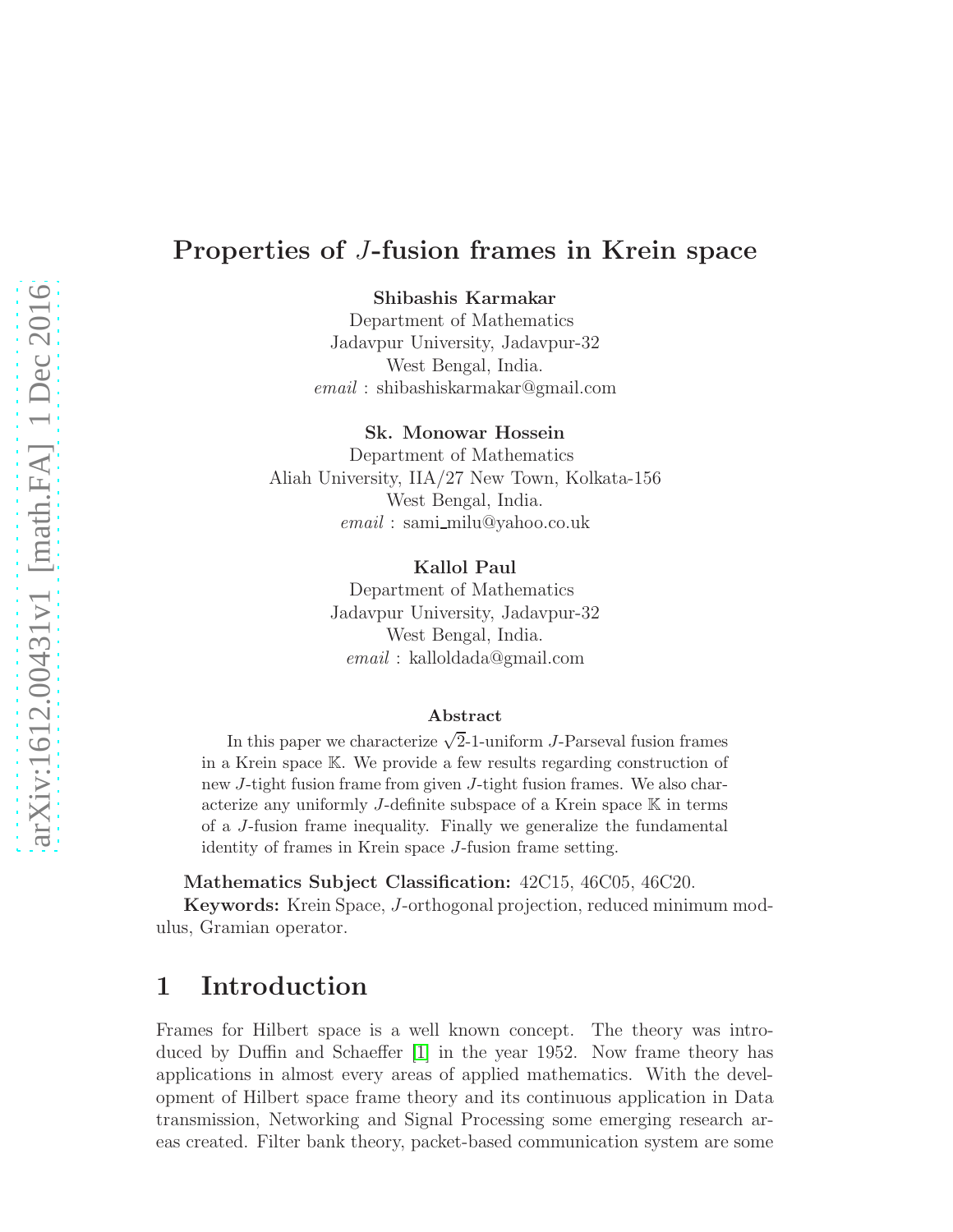of the examples of new research areas in Frame theory. But to study these areas we need distributed processing such as sensor networks [\[35\]](#page-13-0). To tackle this problem frames were build "locally" and then glued together to obtain frames for the whole space. A beautiful approach was introduced in [\[3\]](#page-11-1) that gives a general method for adding together local frames to get global frames. This powerful method was introduced by Casazza and Kutyniok in [\[3\]](#page-11-1) which they called Frames of subspaces. Later they agree on a terminology of Fusion frames. This concept provides a useful framework in modeling sensor networks [\[19\]](#page-12-0). Different aspects and applications of fusion frame can be seen in [\[5,](#page-11-2) [6,](#page-11-3) [7,](#page-11-4) [8,](#page-11-5) [9,](#page-11-6) [10,](#page-11-7) [11,](#page-11-8) [12,](#page-11-9) [13,](#page-12-1) [14,](#page-12-2) [15,](#page-12-3) [16,](#page-12-4) [17,](#page-12-5) [18,](#page-12-6) [19,](#page-12-0) [20\]](#page-12-7).

Since fusion frame in Hilbert space has such a huge application so it is a natural demand to extend these ideas in Krein space frame theory. Some work already had been done in this direction [\[22,](#page-12-8) [23,](#page-12-9) [24\]](#page-12-10). Krein space has some interesting application in modern analysis. Some known areas of application are in High energy physics, Quantam cosmology, Krein space filtering etc. The theory of frames in Krein space can be found in [\[28,](#page-13-1) [29,](#page-13-2) [30,](#page-13-3) [37,](#page-13-4) [38\]](#page-13-5). P. Acosta-Humánez [\[31\]](#page-13-6) defined fusion frames in Krein spaces. In their work they found a correspondence between fusion frames in Hilbert spaces and fusion frames in Krein spaces. But their definition involves fundamental symmetry in Krein space which is not unique. In [\[39\]](#page-14-0) we defined fusion frame in Krein spaces in a more geometric setting motivated by the work of Giribet et al. [\[29\]](#page-13-2), and we called them J-fusion frames.

In this paper we are interested to investigate the properties of J-fusion frame in Krein space frame theory.

# 2 Preliminary Notes

In this section we briefly recall some basic notations, definitions and some important properties useful for our further study. For more detailed information we refer the following references [\[28,](#page-13-1) [37,](#page-13-4) [29,](#page-13-2) [3,](#page-11-1) [4,](#page-11-10) [18,](#page-12-6) [20,](#page-12-7) [38\]](#page-13-5).

Let  $\pi_M$  be the orthogonal projection from the Hilbert space  $\mathbb H$  onto the subspace M of H. Then the range space of the projection is M i.e.  $R(\pi_M) = M$ and the null space of this orthogonal projection is  $M^{\perp}$  *i.e.*  $N(\pi_M) = M^{\perp}$ .

**Definition 2.1.** Let I be some index set and  $\{W_i : i \in I\}$  be a family of closed subspaces in H. Also let  $\{v_i : i \in I\}$  be a family of weights *i.e.*  $v_i > 0$   $\forall i \in I$ . Then  $\{(W_i, v_i) : i \in I\}$  is a fusion frame if there exist constants  $0 < C \leq D$ ∞ such that

$$
C||f||^{2} \leq \sum_{i \in I} v_{i}^{2} |[\pi_{W_{i}}f, f]| \leq D||f||^{2} \text{ for every } f \in \mathbb{H}
$$
 (2.1)

C and D are known as lower and upper bounds respectively for the fusion frame. If  $C = D$  then the fusion frame is known as C-tight fusion frame and if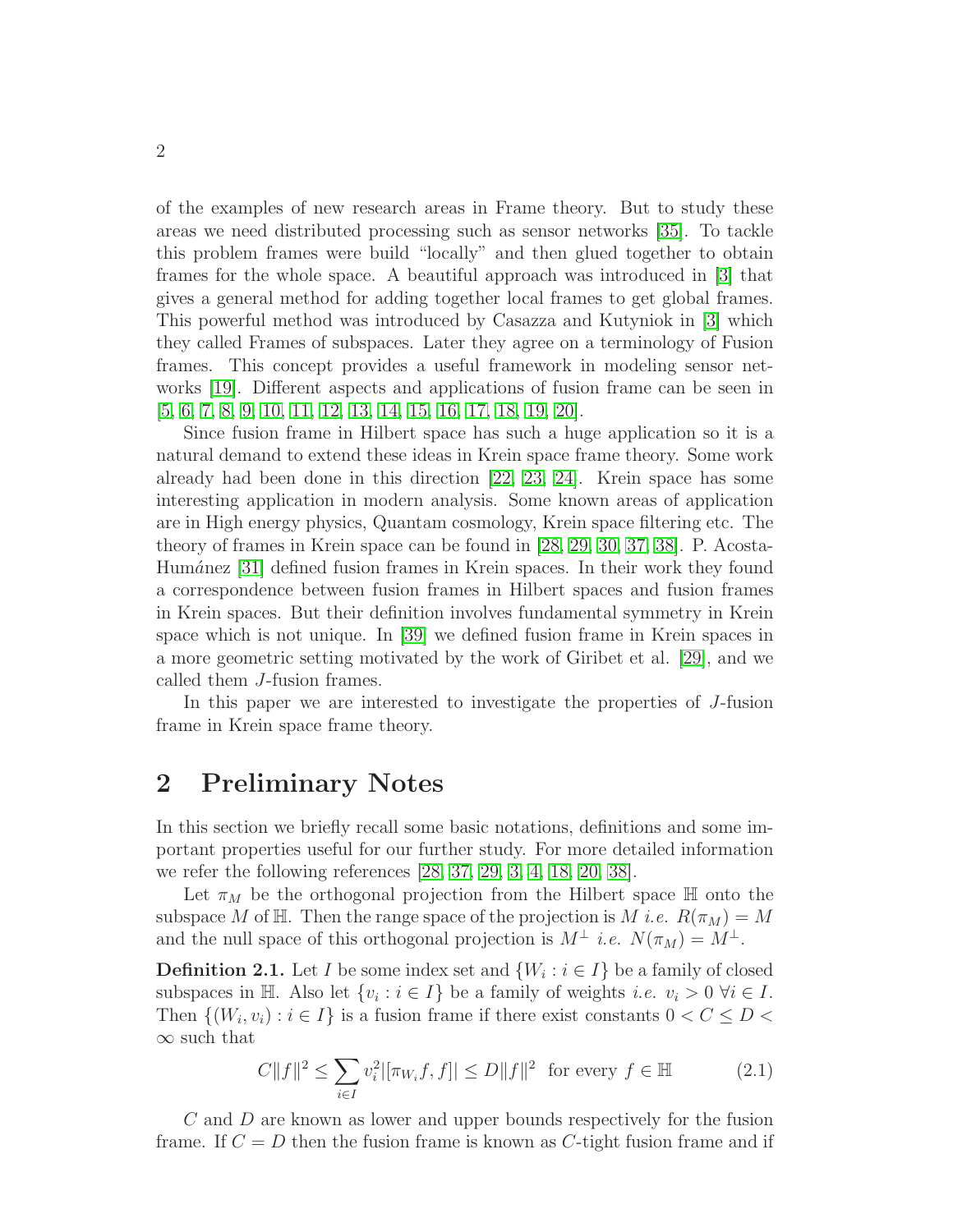$C = D = 1$  then the fusion frame is known as Parseval fusion frame. Moreover, a fusion frame is called v-uniform, if  $v := v_i = v_j$  for all  $i, j \in I$ . The family of subspaces  $\{W_i : i \in I\}$  is an orthonormal basis of subspaces if  $\mathbb{H} = \bigoplus_{i \in I} W_i$ .

Let  $\pi_M$  be an orthogonal projection in a Krein space K onto M. Then  $\pi_M^2 = \pi_M$  and  $\pi_M^* = \pi_M$ . Here range of the projection *i.e.*  $R(\pi_M) = M$  and Null space of  $\pi_M$  *i.e.*  $N(\pi_M) = M^{\perp}$ . Let  $Q_M$  be the J-orthogonal projection onto M. But the J-orthogonal projection  $Q_M$  exists if M is a projectively complete subspace of K. So in general we do not have any relation between  $\pi_M$  and  $Q_M$ . Let  $\pi_M^{\#}$  be the *J*-adjoint of  $\pi_M$ . Then we have  $\pi_M^{\#} = J \pi_M J$ . Also  $\pi_{JM} = J\pi_M J$ . Hence  $\pi_{JM} = \pi_M^{\#}$ .

Let  $\{W_i : i \in I\}$  be a collection of non-indefinite subspaces of the Krein space K. We consider the space  $\left(\sum_{i\in I} \oplus W_i\right)$ . Then if  $f \in \left(\sum_{i\in I} \oplus W_i\right)$  then  $f = \{f_i\}_{i \in I}$ , where  $f_i \in W_i$  for each  $i \in I$ . Let  $I_+ = \{i \in I : [f_i, f_i] \geq 0\}$ 0 for all  $f_i \in W_i$  and  $I_{-} = \{i \in I : [f_i, f_i] < 0$  for all  $f_i \in W_i\}$ . We define  $[f,g] = \sum_{i \in I} [f_i, g_i],$  where  $f, g \in (\sum_{i \in I} \oplus W_i)$ . If the series is unconditionally convergent then  $[\cdot, \cdot]$  defines an inner product on  $(\sum_{i \in I} \oplus W_i)$ .

#### 2.1 Definition of J-fusion frame

Let I be some index set and let  $\{v_i : i \in I\}$  be a family weights *i.e.*  $v_i >$  $0 \forall i \in I$ . Let  $\{W_i : i \in I\}$  be a Bessel family of closed non-indefinite subspaces of a Krein space K with synthesis operator  $T_{W,v} \in L\left(\left(\sum_{i\in I} \oplus W_i\right)_{\ell_2}, \mathbb{K}\right)$ . Let  $I_+ = \{i \in I : [f_i, f_i] \geq 0 \text{ for all } f_i \in W_i \}$  and  $I_- = \{i \in I : [f_i, f_i] \leq 0 \}$ 0 for all  $f_i \in W_i$ . Now consider the orthogonal decomposition of  $\left(\sum_{i \in I} \oplus W_i\right)_{\ell_2}$ given by

$$
\big(\sum_{i\in I}\oplus W_i\big)_{\ell_2}=\big(\sum_{i\in I_+}\oplus W_i\big)_{\ell_2}\bigoplus\big(\sum_{i\in I_-}\oplus W_i\big)_{\ell_2},
$$

and denote by  $P_{\pm}$  the orthogonal projection onto  $(\sum_{i\in I_{\pm}} \oplus W_i)_{\ell_2}$ . Also, let  $T_{W,v_{\pm}} = T_{W,v}P_{\pm}$ . If  $M_{\pm} = \sum_{i \in I_{\pm}} W_i$ , notice that  $\sum_{i \in I_{\pm}} W_i \subseteq R(T_{W,v_{\pm}}) \subseteq M_{\pm}$ and

$$
R(T_{W,v}) = R(T_{W,v_+}) + R(T_{W,v_-})
$$

The Bessel family  $\mathbb{F} = \{(W_i, v_i) : i \in I\}$  is a *J*-fusion frame for K if  $R(T_{W,v_+})$  is a maximal uniformly J-positive subspace of K and  $R(T_{W,v_-})$  is a maximal uniformly J-negative subspace of  $K$ .

Let  $\{(W_i, v_i) : i \in I\}$  be a *J*-fusion frame for K then  $\left(\sum_{i \in I} \oplus W_i, [\cdot, \cdot]\right)$  is a Krein space. The fundamental symmetry let  $J_2$  is defined by  $J_2(f) = \{f_i : i \in$  $I_+$ }  $\cup$  {-f<sub>i</sub>:  $i \in I_-\}$  for all f. Also  $[f, g]_{J_2} = \sum_{i \in I_+} [f_i, g_i] - \sum_{i \in I_-} [f_i, g_i]$ . Now consider the space  $\left(\sum_{i\in I} \oplus W_i\right)_{\ell_2} = \left\{f : \left(\sum_{i\in I} \oplus W_i\right) : \sum_{i\in I} ||f_i||_J^2 < \infty\right\}$ . We will use this space frequently in our work.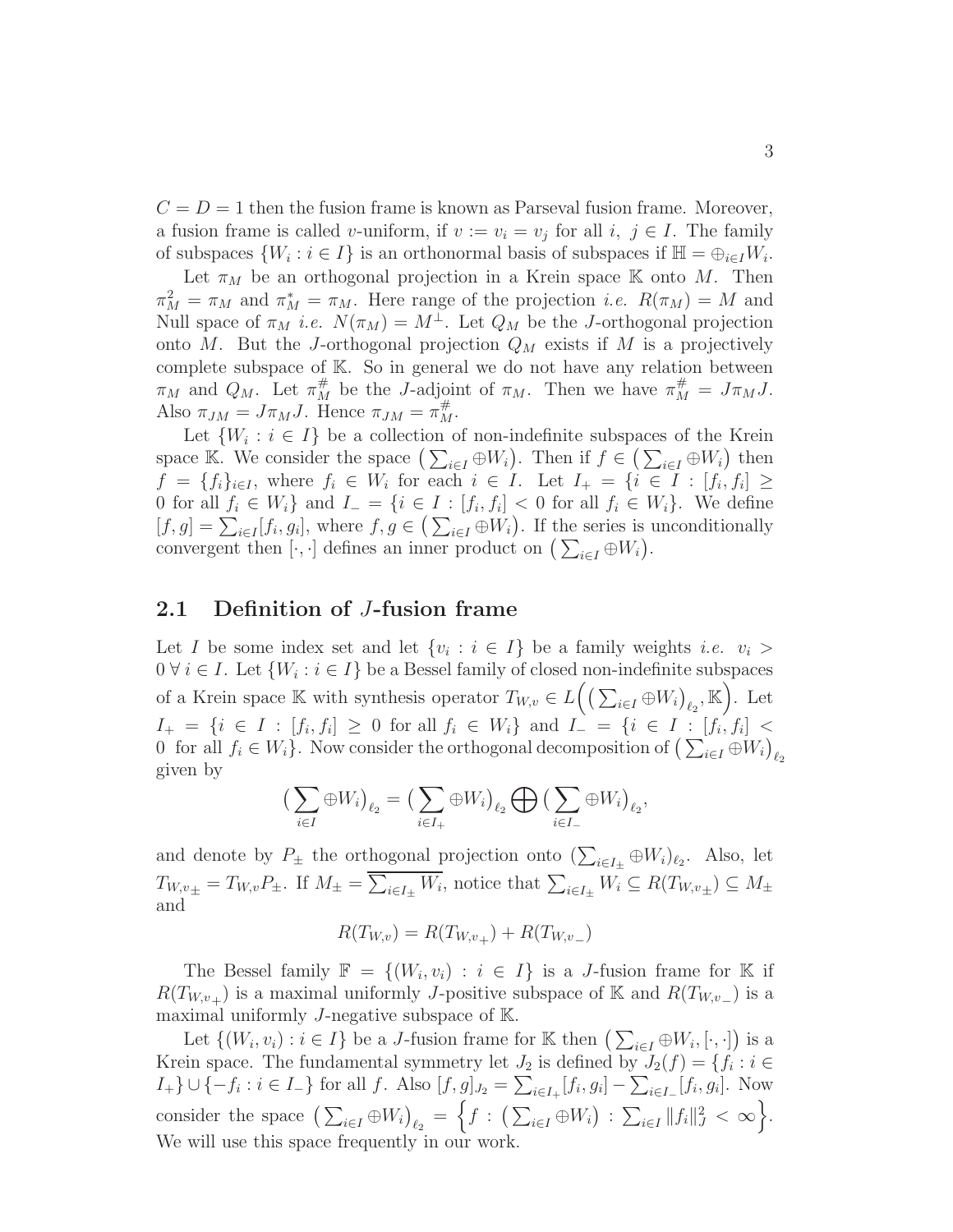**Theorem 2.2.** Let  $\mathbb{F} = \{(W_i, v_i)\}_{i \in I}$  be a J-fusion frame for  $\mathbb{K}$ . Then  $\mathbb{F}_\pm$  $\{(W_i, v_i)\}_{i \in I_{\pm}}$  is fusion frame for the Hilbert space  $(M_{\pm}, \pm [\cdot, \cdot])$  i.e. there exists constants  $B_-\leq A_-<0< A_+\leq B_+$  such that

<span id="page-3-0"></span>
$$
A_{\pm}[f,f] \le \sum_{i \in I_{\pm}} v_i^2 |[\pi_{W_i}|_{M_{\pm}}(f),f]| \le B_{\pm}[f,f] \text{ for every } f \in M_{\pm}
$$
 (2.2)

**Theorem 2.3.** For each  $i \in I$ , let  $v_i > 0$  and  $\{W_i : i \in I\}$  be a collection of definite subspaces also let  $\{f_{ij}\}_{j\in J_i}$  be a J-frame sequence in K. Define  $W_i = \overline{span}_{j \in J_i} \{f_{ij}\}$  for all  $i \in I$ . Then the following conditions are equivalent.

(i)  $\{v_i f_{ij}\}_{i \in I, j \in J_i}$  is a J-frame for K. (ii)  $\{(W_i, v_i) : i \in I\}$  is a J-fusion frame of subspaces for K.

Now let  $\mathbb{F} = \{(W_i, v_i) : i \in I\}$  be a *J*-fusion frame for the Krein space K. Then  $\{W_i : i \in I_+\}$  is a collection of uniformly J-positive subspaces of K and  $\{W_i : i \in I_-\}$  is a collection of uniformly J-negative subspaces of K. Let  $T_W^{\#}$ W,v be the J-adjoint operator of the synthesis operator  $T_{W,v}$ .  $T_{W,v}^{\#}$  is called the analysis operator of the J-frame of subspaces F. Now  $T_{W,v}^{\#} = (T_W^{\#})$  $W_{W,v_{+}}^{\#}+T_{W}^{\#}$  $W_{W,v}^{\#}$ . Also we have  $N(T_W^{\#})$  $(W_{W,v_+})^{[\perp]} = R(T_{W,v_+}) = M_+$ .  $T_W^{\#}$  $W_{W,v_+}^{\#}(f) = \{v_i \pi_{JW_i}(f)\}_{i \in I_+}$ for all  $f \in \mathbb{K}$ .  $T_{W}^{\#}$ <sup>+#</sup>,v<sub>-</sub>(f) = −{v<sub>i</sub>π<sub>JW<sub>i</sub></sub>(f)}<sub>i∈I</sub>\_ for all f ∈ K. So  $T^{\#}_{W,v}(f)$  =  $\{\sigma_i v_i \pi_{JW_i}(f)\}_{i \in I}$  for all  $f \in \mathbb{K}$ . Also  $T_W^{\#}$  $W_{W,v_{+}}^{\#}(f) = \{v_i \pi_{W_i}(f)\}_{i \in I_+}$  for all  $f \in M_+$ . Here  $\sigma_i = 1$  if  $i \in I_+$  and  $\sigma_i = -1$  if  $i \in I_-$ .

**Definition 2.4.** The linear operator  $S_{W,v} : \mathbb{K} \to \mathbb{K}$  defined by  $S_{W,v}(f) =$  $\sum_{i\in I} \sigma_i v_i^2 \pi_{J(W_i)}(f)$  is said to be the J-fusion frame operator for the J-fusion frame  $\{(W_i, v_i\}_{i \in I}$ .

**Theorem 2.5.** If  $\{(W_i, v_i)\}_{i \in I}$  is a J-fusion frame for the Krein space  $\mathbb{K}$  wth synthesis operator  $T_{W,v} \in L\Big(\big(\sum_{i\in I}\oplus W_i\big)_{\ell_2},\mathbb{K}\Big)$  then the J-frame operator  $S_{W,v}$ is bijective and J-selfadjoint.

**Theorem 2.6.** If  $\{(W_i, v_i)\}_{i \in I}$  is a J-fusion frame for the Krein space  $\mathbb{K}$  with *J*-fusion frame operator  $S_{W,v}$ , then  $\{(S_{W,v}^{-1}(W_i), v_i)\}_{i \in I}$  is a *J*-fusion frame for  $\mathbb K$  with J-fusion frame operator  $S_{W,v}^{-1}$ .

## 3 Main Results

The idea of Tight/Parseval frames has many important applications in Hilbert space frame theory as well as in Krein space frame theory. In finite dimensional cases the concept has some beautiful geometry. So in this section we are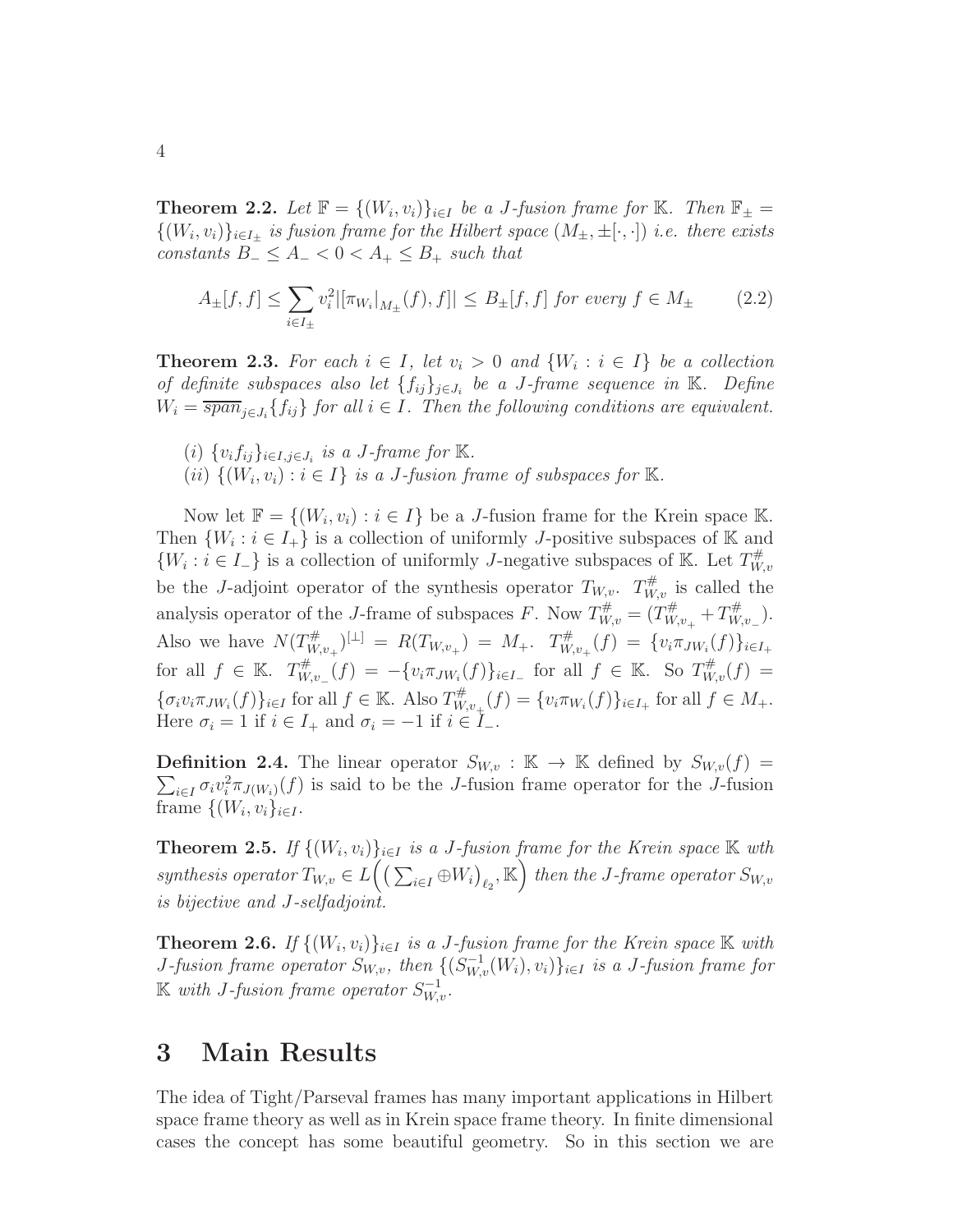motivated to define Tight J-fusion frames in Krein space and further we will study some important properties derived from the definition.

From the definition [2.2](#page-3-0) we know that every J-fusion frame in  $\mathbb K$  decomposes the Krein space into two parts. The positive part  $M_{+}$  is the maximal uniformly J-positive subspace and the negative part  $M_-\;$  is the maximal uniformly Jnegative subspaces. Now the cone of neutral vectors in  $\mathbb K$  is denoted by C and defined by  $C = \{n \in \mathbb{K} : [n, n] = 0\}$ . In [\[29\]](#page-13-2) we have a concept of angle between any uniformly J-definite subspace of  $K$  and  $C$ . Using the results of [\[29\]](#page-13-2), we have the following two equations.  $c_0(M_+, \mathbf{C}) = \frac{1}{\sqrt{2\pi}}$  $\frac{1}{2}(\sqrt{\frac{1+\alpha^{+}}{2}}+\sqrt{\frac{1-\alpha^{+}}{2}})$  and  $c_0(M_-,\mathtt{C}) = \frac{1}{\sqrt{2}}$  $\frac{1}{2}(\sqrt{\frac{1+\beta^+}{2}}+\sqrt{\frac{1-\beta^+}{2}}),$  where  $\alpha^+ = \gamma(G_{M_+})$  and  $\beta^+ = \gamma(G_{M_-}).$ 

Now every J-fusion frame is associated with a positive real numbers  $\zeta$ , where  $\zeta = c_0(M_+, \mathbf{C}) + c_0(M_-, \mathbf{C})$ . We also have  $\zeta \in [\sqrt{2}, 2)$ . We will use the real number  $\zeta$  (associated with a J-frame for  $\mathbb{K}$ ) extensively in our work and instead of the term J-fusion frame for K we will use the term  $\zeta$  – J-fusion frame for K.

**Definition 3.1.** Let  $(\mathbb{K}, [\cdot, \cdot], J)$  be a Krein space and  $\mathbb{F} = \{(W_i, v_i) : i \in I\}$ be a J-fusion frame for the Krein space K. Then F is said to be a  $\zeta - J$ -tight fusion frame iff

$$
A_{\pm}[f,f] = \sum_{i \in I_{\pm}} v_i^2 |[\pi_{W_i}|_{M_{\pm}}(f),f]|, \quad \text{for all } f \in M_{\pm}
$$
 (3.1)

Moreover, F is said to be a  $\zeta$  – J-Parseval fusion frame if it is a  $\zeta$  – J-tight frame for the Krein space K and in addition  $A_{\pm} = \pm 1$ .

**Example 3.2.** Consider the Vector space  $\ell_2(\mathbb{R})$ . Let us define a inner product on  $\ell_2(\mathbb{R})$  by  $[x, y] = x_1y_1+x_2y_2-x_3y_3+x_4y_4+\ldots$  when  $x = (x_1, x_2, x_3, x_4, \ldots), y =$  $(y_1, y_2, y_3, y_4, \ldots)$  and  $x_i, y_i \in \mathbb{R}$  for  $i \in \mathbb{N}$ . Consider the subspaces  $W_1 = span$  $\left\{ \left( -\frac{\sqrt{3}}{2} \right)$  $\frac{\sqrt{3}}{2}, -\frac{1}{2}$  $(\frac{1}{2}, 0, 0, ...)$ },  $W_2 = span\{(\frac{\sqrt{3}}{2})\}$  $\frac{\sqrt{3}}{2}, -\frac{1}{2}$  $\{\frac{1}{2}, 0, 0, \ldots\}$ ,  $W_3 = span\{(0, 1, 0, 0, \ldots)\}$ ,  $W_4 = span\{(\frac{1}{\sqrt{2}})$  $\frac{1}{2}$ , 0,  $\frac{\sqrt{}}{\sqrt{}}$  $\frac{\sqrt{3}}{\sqrt{2}}$  $\frac{3}{2}, \ldots$ }. Let  $v_1 = v_2 = v_3 = \frac{\sqrt{2}}{\sqrt{2}}$  $\frac{\sqrt{2}}{\sqrt{2}}$  $\frac{2}{3}$  and  $v_4 = 1$ . Then  $\{(W_i, v_i) : i \in \{1, 2, 3, 4\}\}\$ is a J-fusion frame for the above Krein space  $\ell_2(\mathbb{R})$ . It is also a J-Parseval fusion frame with  $\zeta = \frac{3}{2}$  $\frac{3}{2\sqrt{2}} + \frac{\sqrt{3}}{2\sqrt{2}}$  $\frac{\sqrt{3}}{2\sqrt{2}}$ . By numerical calculation we have  $\alpha^+ = 1$  and  $\beta^+ = \frac{1}{2}$  $\frac{1}{2}$ .

### 3.1 Some results on J-tight fusion frames

In this section we will define J-orthonormal basis of subspaces for a Krein space K. We will also find a relation between J-orthonormal basis of subspaces and 1-uniform J-parseval fusion frames in K.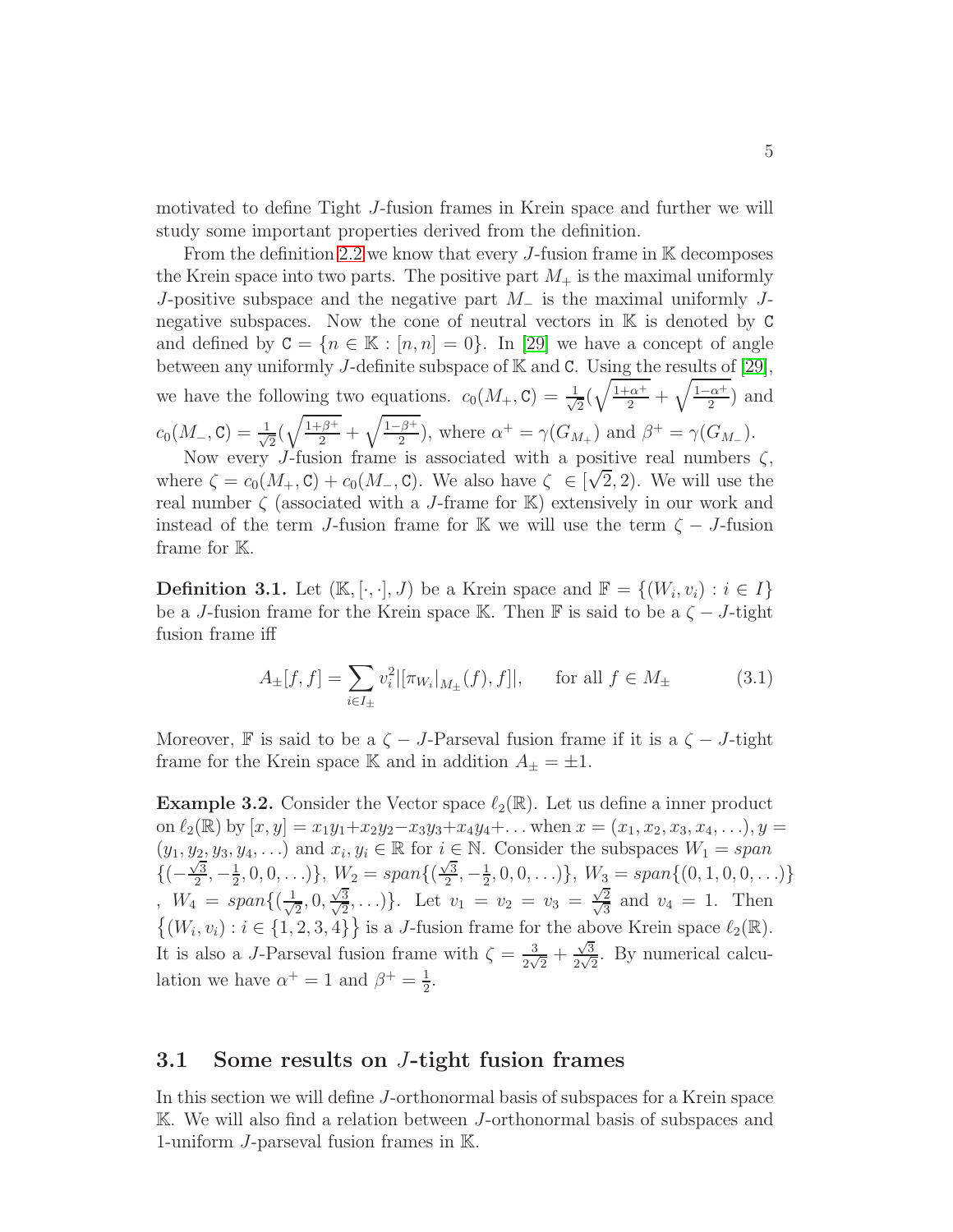**Definition 3.3.** Let  $\mathbb{F} = \{W_i : i \in I\}$  be a family of closed non-indefinite subspaces of a Krein space  $K$ . Then the family is said to be an *J*-orthonormal basis of subspaces if  $\mathbb{K}^+ = \dot{\oplus}_{i \in I_+} W_i$  and  $\mathbb{K}^- = \dot{\oplus}_{i \in I_-} W_i$ , where  $\mathbb{K} = \mathbb{K}^+[\dot{\oplus}]\mathbb{K}^$ is the cannonical decomposition of the Krein space.

Consider  $\sqrt{2} - 1$  – uniform J-Parseval fusion frames for a Krein space K. Our next theorem will establish a relation between  $\sqrt{2}-1$  –uniform J-Parseval fusion frames and J-orthonormal basis of subspaces for a given Krein space.

**Theorem 3.4.** Let  $K$  be a Krein space. Then any  $\zeta - J$ -fusion frame is a J-orthonormal basis of subspaces for K iff it is a  $\sqrt{2}-1$  – uniform J-Parseval fusion frame for  $\mathbb{K}$ .

*Proof.* Let  $\{W_i : i \in I\}$  be a J-orthonormal basis of subspaces in K. So let  $I_+$  =  ${i \in I : [f_i, f_i] > 0 \text{ for all } f_i \in W_i}$  and  $I_{-} = {i \in I : [f_i, f_i] < 0 \text{ for all } f_i \in W_i}$ W<sub>i</sub>}. Then  $\mathbb{K}^+ = \dot{\oplus}_{i \in I_+} W_i$  and  $\mathbb{K}^- = \dot{\oplus}_{i \in I_-} W_i$ , where  $\mathbb{K} = \mathbb{K}^+[\dot{\oplus}]\mathbb{K}^-$ . Now  $(\mathbb{K}^+,[\cdot,\cdot])$  is a Hilbert space and  $\gamma(G_{\mathbb{K}^+})=1$ . Hence  $c_0(\mathbb{K}^+,\mathsf{C})=\frac{1}{\sqrt{2}}$  $\frac{1}{2}$ . By similar arguments we have  $c_0(\mathbb{K}^-, \mathbb{C}) = \frac{1}{\sqrt{n}}$  $\frac{1}{2}$ . Hence  $\zeta = \sqrt{2}$ . Also it is easy to see that  $\{W_i : i \in I_+\}$  is an orthonormal basis of subspaces in  $\mathbb{K}^+$ . Hence it is a 1-uniform Parseval frame of subspaces in  $\mathbb{K}^+$ . So,  $\{W_i : i \in I_+\} \cup \{W_i : i \in I_+\}$  $I_{-}$ } = { $W_i : i \in I$ } is a  $\sqrt{2} - 1$  – uniform *J*-Parseval fusion frame for K.

Conversely, let  $\{W_i : i \in I\}$  be a  $\sqrt{2}-1$  – uniform J-Parseval fusion frame for K. So let  $I_+ = \{i \in I : [f_i, f_i] > 0 \text{ for all } f_i \in W_i\}$  and  $I_- = \{i \in I : I_i \in W_i\}$  $[f_i, f_i] < 0$  for all  $f_i \in W_i$ . Consider  $M_{\pm} = \sum_{i \in I_{\pm}} W_i$ . Now it is clear that  $\{W_i : i \in I_+\}$  is a 1-uniform Parseval fusion frame for  $(M_+, [\cdot, \cdot])$  and  $\{W_i : i \in I_+\}$  $I_-\}$  is a 1-uniform Parseval fusion frame for  $(M_-, -[\cdot, \cdot])$ . Hence from [\[3\]](#page-11-1) we know that  $\{W_i : i \in I_+\}$  is an orthonormal basis of subspaces for  $(M_+, [l])$ and  $\{W_i : i \in I_-\}$  is an orthonormal basis of subspaces for  $(M_-, -[\cdot, \cdot])$ . Again we have  $c_0(M_+, \mathbf{C}) + c_0(M_-, \mathbf{C}) = \sqrt{2}$ , which implies that  $c_0(M_+, \mathbf{C}) = \frac{1}{\sqrt{2}}$ 2 and  $c_0(M_-, \mathbf{C}) = \frac{1}{\sqrt{2}}$  $\frac{1}{2}$ . Also by some simple numerical calculation we have  $\gamma(G_{M_+}) = 1$  and also  $\gamma(G_{M_-}) = 1$ . Using all the above results we conclude that  $\mathbb{K} = M_+[\dot{\oplus}]M_-.$  Hence the proof.  $\Box$ 

Let  $\mathbb{F} = \{W_i : i \in I\}$  be a sequence of non-neutral definite subspaces in a Krein space  $(\mathbb{K}, [\cdot, \cdot], J)$ . Consider  $M_+ = \frac{\sum_{i \in I_+} W_i}{\sum_{i \in I_+} W_i}$  and  $M_- = \frac{\sum_{i \in I_-} W_i}{\sum_{i \in I_-} W_i}$ where  $I_+ = \{i \in I : [f_i, f_i] > 0 \text{ for all } f_i \in W_i\}$  and  $I_- = \{i \in I : [f_i, f_i] <$ 0 for all  $f_i \in W_i$ . Now if  $M_+$  is a maximal uniformly J-positive subspace of K and  $M_$  is a maximal uniformly J-negative subspace of K. Then  $\{W_i : i \in \mathbb{N}\}$  $I_+$ } and  $\{W_i : i \in I_-\}$  will be fusion frames for  $(M_+, [\cdot, \cdot])$  and  $(M_-, - [\cdot, \cdot])$ respectively. Let  $T_{W,v_1}$  be the synthesis operator for the fusion frame  $\{W_i:$  $i \in I_+$  and  $T_{W,v_2}$  be the synthesis operator for the frame  $\{W_i : i \in I_-\}$ . Let  $T_{W, v_1}$ <sup>\*</sup> and  $T_{W, v_2}$ <sup>\*</sup> are adjoint operators of  $T_{W, v_1}$  and  $T_{W, v_2}$  respectively.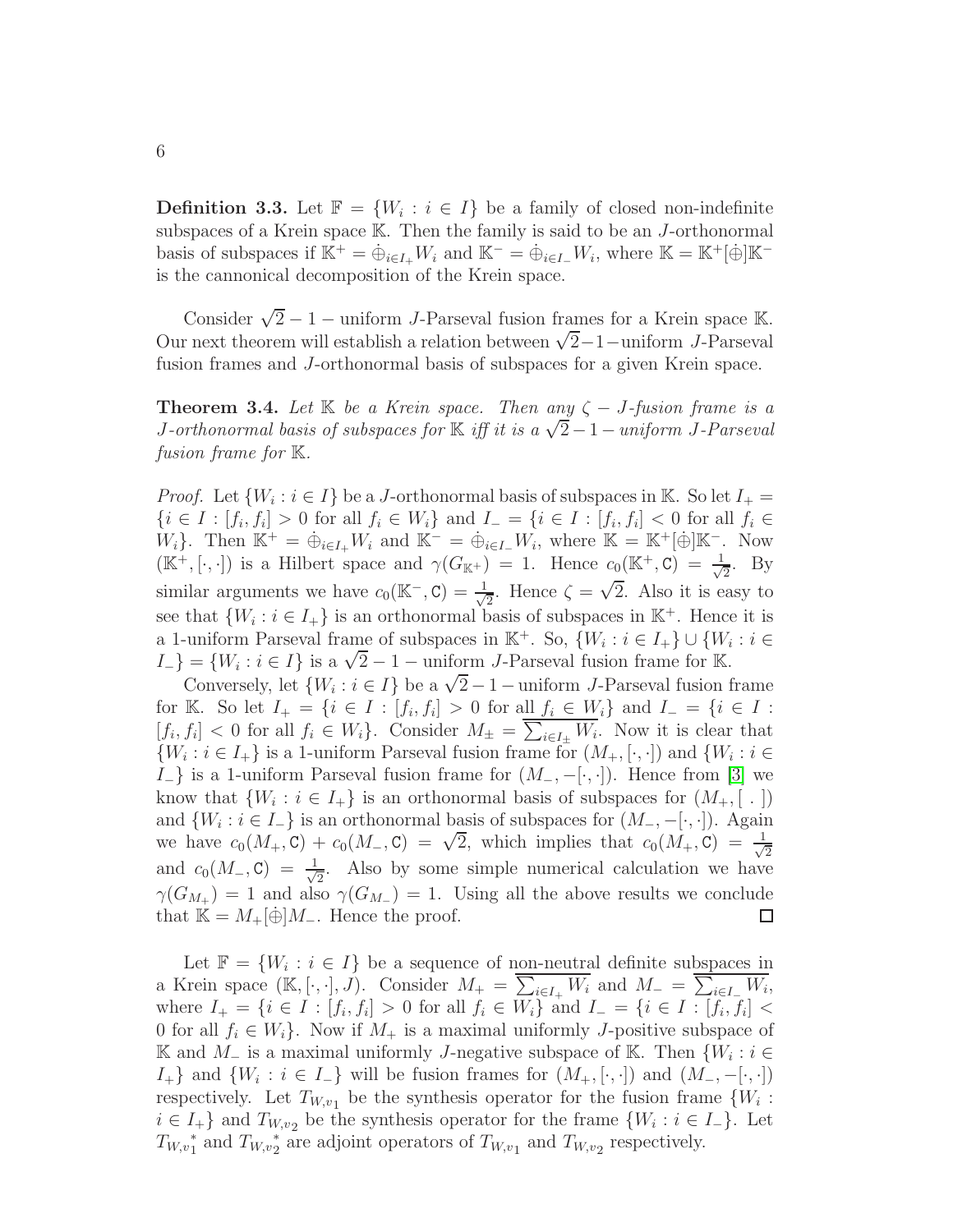**Definition 3.5.** Let  $(\mathbb{K}, \lceil \cdot, \cdot \rceil, J)$  be a Krein space. A collection of subspaces  $\mathbb{F} = \{W_i$  $\sum$ :  $i \in I$  is said to be a disjoint sequence of subspaces in K if  $_{i\in I_+} W_i \cap \sum_{i\in I_-} W_i = \{0\}.$ 

Example 3.6. Every  $\zeta$  – J-fusion frame in a Krein space K is a disjoint sequence of K.

**Definition 3.7.** Let  $\mathbb{F} = \{W_i : i \in I\}$  be a collection of subspaces in the Krein space K. Then F is said to be strictly disjoint sequence iff  $\sum_{i\in I_+} W_i$  [ $\perp$ ]  $\sum_{i\in I_-} W_i$ .

We will now derive an useful result regarding  $\zeta - J$ -Parseval fusion frames for a Krein space K. Our theorem guarantees that a Krein space is richly supplied with  $\zeta - J$ -Parseval fusion frames.

**Theorem 3.8.** Let  $(\mathbb{K}, [\cdot, \cdot], J)$  be a Krein space. Assume that  $M_1$  and  $M_2$ are definite subspaces of K respectively. Let  $\{(X_i, u_i)\}_{i \in I_1}$  and  $\{(Y_i, v_i)\}_{i \in I_2}$  are Parseval fusion frames for  $M_1$  and  $M_2$  respectively. Then  $\{X_i\}_{i\in I_1} \cup \{Y_i\}_{i\in I_2}$ is a strictly disjoint sequence in K only if  $\{(X_i, u_i)\}_{i \in I_1} \cup \{(Y_i, v_i)\}_{i \in I_2}$  is a  $\zeta$  – J-Parseval fusion frame for K for  $\zeta \in [\sqrt{2}, 2)$ .

*Proof.* Without any loss of generality we assume that  $M_1$  is positive J-definite. Hence it is intrinsically complete. Hence  $(M_1, [\cdot, \cdot])$  is a Hilbert space. Given that  $\{ (X_i, u_i) : i \in I_1 \}$  is a Parseval fusion frame for  $(M_1, [\cdot, \cdot])$ . Therefore,  $\overline{\sum_{i\in I_+} X_i} = M_1$  and also  $X_i \in \mathbb{P}^+$ .

Now since  $\{X_i\} \cup \{Y_i\}$  is a strictly disjoint sequence in K, so  $\overline{\sum_{i \in I_1} X_i}$  [ $\bot$ ]  $\sum_{i\in I_2} Y_i = \{0\}$ . Hence  $\sum_{i\in I_2} Y_i$  is a closed negative subspace of K. Now  $\{(Y_i, v_i) : i \in I_2\}$  is a Parseval fusion frame for  $M_2$ . Therefore,  $\sum_{i \in I_2} Y_i = M_2$ . Hence  $M_2$  is a negative J-definite subspace of K. Since  $M_1 \lfloor \perp \rfloor M_2$ , so we have a fundamental decomposition of K *i.e.*  $\mathbb{K} = M_1 \div M_2$  (see [\[37\]](#page-13-4)). Since both  $M_1$  and  $M_2$  is closed J-definite and also intrinsically complete, hence both  $M_1$ and  $M_2$  are uniformly J-definite (see [\[28\]](#page-13-1)). Let  $\zeta = c_0(M_+, \mathbf{C}) + c_0(M_-, \mathbf{C})$ , then  $\{(X_i, u_i)\}_{i \in I_1} \cup \{(Y_i, v_i)\}_{i \in I_2}$  is a  $\zeta - J$ -fusion frame for K. As both  $\{(X_i, u_i)\}_{i \in I_1}$ and  $\{(Y_i, v_i)\}_{i \in I_2}$  are Parseval fusion frames for  $M_1$  and  $M_2$  respectively, so  $\{(X_i, u_i)\}_{i \in I_1} \cup \{ (Y_i, v_i) \}_{i \in I_2}$  is also a  $\zeta$  – J-Parseval fusion frame for K.

Remark 3.9. The statement of the above theorem is sufficient but not necessary. Since let  $\{(X_i, u_i)\}_{i \in I_1} \cup \{(Y_i, v_i)\}_{i \in I_2}$  is a  $\zeta - J$ -Parseval fusion frame for K for  $\zeta \in [\sqrt{2}, 2)$ , then there exists uniformly *J*-positive definite subspace  $M_+$ and uniformly J-negative subspace  $M_{-}$  such that  $\{(X_i, u_i)\}_{i \in I_1}$  is a Parseval fusion frame for  $(M_+,[\cdot,\cdot])$  and  $\{(Y_i,v_i)\}_{i\in I_2}$  is a Parseval fusion frame for the Hilbert space  $(M_-, -[\cdot, \cdot])$ . But  $M_+$  may not be perpendicular to  $M_-$ . Hence  $\{X_i\}_{i\in I_1} \cup \{Y_i\}_{i\in I_2}$  may not be a strictly disjoint sequence in K.

The following result for  $\zeta - J$ -Parseval fusion frames describes how  $\zeta - J$ -Parseval fusion frames can be combined to form a new  $\zeta - J$ -Parseval fusion frame under some restrictions.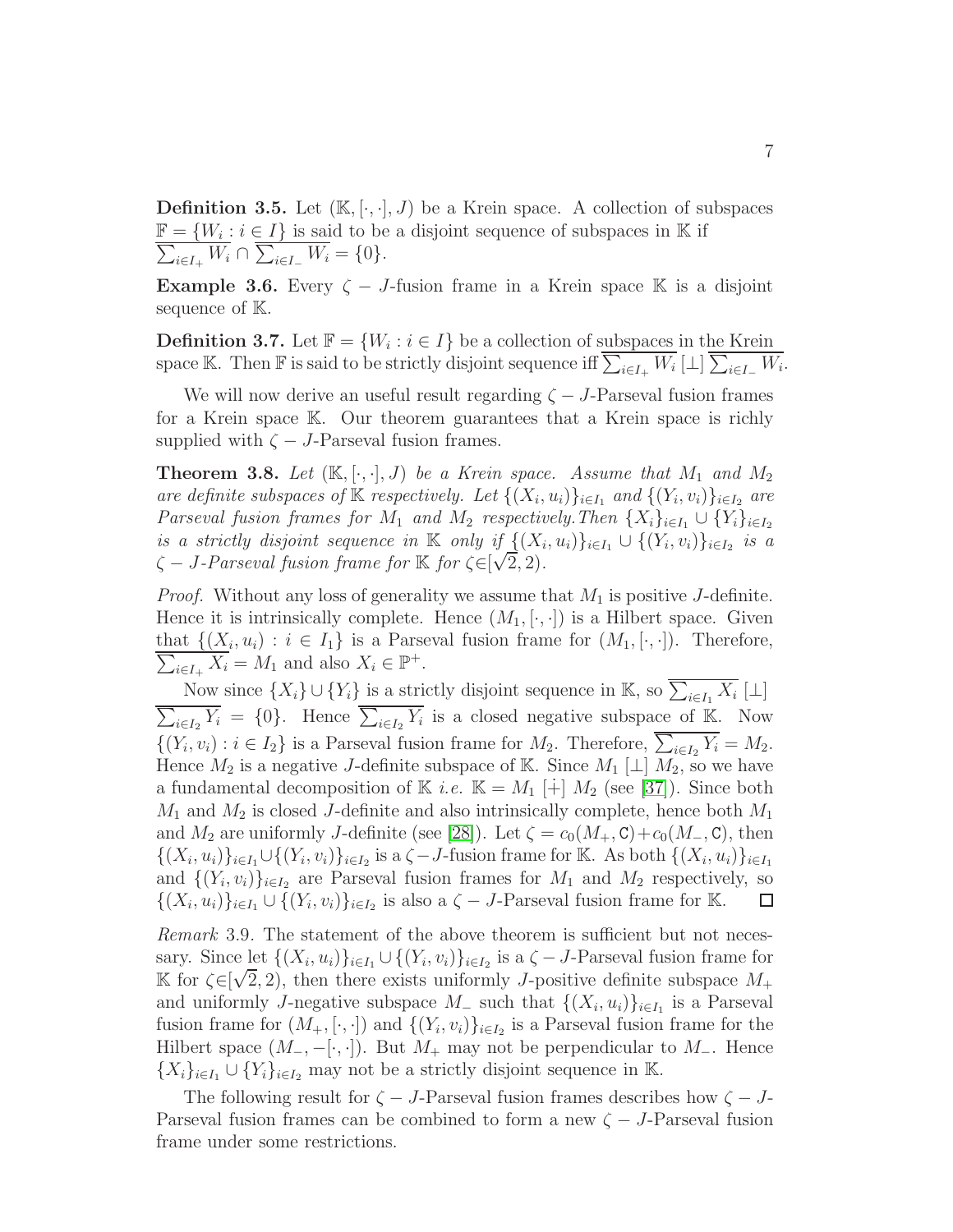**Theorem 3.10.** Let  $\{(X_i, v_i) : i \in I\}$  and  $\{(\overline{Y_i}, v_i) : i \in I\}$  are  $\zeta - J$ -Parseval fusion frames for K such that  $M_+ = \overline{\sum_{i \in I_+} Y_i} = \overline{\sum_{i \in I_+} X_i}$  and  $M_- =$  $\sum_{i\in I_{-}} Y_i = \sum_{i\in I_{-}} X_i$ . Also let  $\{X_i : i \in I\}$  and  $\{Y_i : i \in I\}$  are strictly disjoint sequence in K. Then  $\{(X_i + Y_i, v_i) : i \in I\}$  is a  $\zeta - J$ -Parseval fusion frame for  $\mathbb{K}$  iff  $T_{X,v}^*$  +  $T_{Y,v}^*$  +  $T_{Y,v}^*$  +  $T_{X,v}^*$  = 0 and  $T_{X,v}^*$  -  $T_{Y,v}$  -  $T_{Y,v}$  +  $T_{Y,v}^*$  -  $T_{X,v}$  = 0, where  $T_{X,v}$ <sup>+</sup> and  $T_{Y,v}$ <sup>+</sup> are synthesis operators of  $\{(X_i, v_i) : i \in I_+\}$  and  $\{(Y_i, v_i) : i \in I_+\}$  respectively and  $T_{X,v}$  and  $T_{Y,v}$  are synthesis operators of  $\{(X_i, v_i) : i \in I_-\}$  and  $\{(Y_i, v_i) : i \in I_-\}$  respectively.

*Proof.* Since  $\{X_i : i \in I\}$  and  $\{Y_i : i \in I\}$  are strictly disjoint sequence in K hence  $X_i + Y_i$  are closed subspaces for each  $i \in I$ . Let  $\{(X_i + Y_i, v_i) : i \in I\}$  be a  $\zeta - J$ -Parseval fusion frame for K. Also it is given that  $\{(X_i, v_i) : i \in I\}$  and  $\{(Y_i, v_i : i \in I\} \text{ are } \zeta - J\text{-Parseval fusion frames for } \mathbb{K}. \text{ Hence } X_i \subset M_+ \text{ for }$ all  $i \in I_+$ . Similarly  $Y_i \subset M_+$  for all  $i \in I_+$ . According to our assumption for each  $i \in I_+$ ,  $X_i$  is uniformly *J*-positive subspace of K. Hence regular. Since  $X_i + Y_i$  is a closed subspace of  $M_+$ . Hence it is also regular. Similarly we can say that for each  $i \in I_-, X_i + Y_i$  is also regular.

Since  $\{(X_i, v_i) : i \in I\}$  is a  $\zeta - J$ -Parseval fusion frame for K, therefore  $\{(X_i, v_i) : i \in I_+\}$  is a Parseval fusion frame for  $(M_+, [\cdot, \cdot])$ . Let  $T_{X,v}^+$  be the synthesis operator of  $\{(X_i, v_i) : i \in I_+\}$  for the space  $(M_+, [\cdot, \cdot])$ . Then the synthesis operator  $T_{X,v}$ <sup>+</sup> is defined by  $T_{X,v}$ <sup>+</sup> $(\{f_i\}) = \sum_{i \in I_+} v_i f_i$ , where  $f_i \in X_i$ and  $T^*_{X,v}$ <sup>+</sup>, the analysis operator is defined by  $T^*_{X,v}$  $^{+}(f) = \{v_i \pi_{W_i}|_{M_+}(f)\}_{i \in I_+}.$ 

Similarly  $\{(Y_i, v_i) : i \in I\}$  is also a  $\zeta - J$ -Parseval fusion frame for K. Hence  $\{(Y_i, v_i) : i \in I_+\}$  is a Parseval frame for  $(M_+, [\cdot, \cdot])$ . So,  $T_{Y,v}^+$  and  $T_{Y,v}^*$ + are defined as above. Also  $\{(X_i, v_i) : i \in I_-\}$  and  $\{(Y_i, v_i) : i \in I_-\}$  are Parseval frames for  $(M_-, -[\cdot, \cdot])$ , so we can define the operators *viz.*  $T_{X,v}$ <sup>-</sup>,  $T_{X,v}$ <sup>-</sup>,  $T_{Y,v}$ <sup>-</sup> and  $T_{Y,v}^*$ <sup>-</sup> as above.

Now  $\{(X_i + Y_i, v_i) : i \in I\}$  is a  $\zeta - J$ -Parseval fusion frame for K. So  $\{(X_i + Y_i, v_i) : i \in I_+\}$  is a Parseval fusion frame for  $(M_+, [\cdot, \cdot])$ . Similarly  $\{(X_i+Y_i,v_i): i \in I_-\}$  is a Parseval fusion frame for  $(M_-, -[\cdot, \cdot])$ . Let  $T_{X+Y,v}$ <sup>+</sup> be the synthesis operator for the fusion frame  $\{(X_i + Y_i, v_i) : i \in I_+\}$  in  $(M_+,[\cdot,\cdot])$  and  $T_{X+Y,v}$  be the synthesis operator for the frame  $\{(X_i+Y_i,v_i):$  $i \in I_-\}$  in  $(M_-, -[\cdot, \cdot])$ . Also let us assume that  $T^*_{X+Y,v}$ <sup>+</sup> and  $T^*_{X+Y,v}$ <sup>-</sup> be the adjoint operators of  $T_{X+Y,v}$ <sup>+</sup> and  $T_{X+Y,v}$ <sup>-</sup> respectively. Now let us define  $\mathfrak{T}_{X+Y,v}^+ := T_{X,v}^+ + T_{Y,v}^+$ . Then we have  $\mathfrak{T}_{X+Y,v}^* = T_{X,v}^* + T_{Y,v}^*$ + . A direct calculation shows that  $\mathfrak{T}_{X+Y,v}^+ = T_{X+Y,v}^+$  is the synthesis operator for the frame  $\{(X_i + Y_i, v_i) : i \in I_+\}$  in  $(M_+, [\cdot, \cdot]).$ 

Hence  $\mathfrak{T}^*_{X+Y,v}$  +  $\mathfrak{T}_{X+Y,v}$  + = I. Therefore,  $T^*_{X,v}$  +  $T^*_{Y,v}$  +  $T^*_{Y,v}$  +  $T^*_{X,v}$  + = 0. Similarly we can show that  $T_{X,v}^*$ <sup>-</sup> $T_{Y,v}$ <sup>-</sup> $+ T_{Y,v}^*$ <sup>-</sup> $T_{X,v}$ <sup>-</sup> $= 0$ .

Conversely we have to show that  $\{(X_i, v_i) : i \in I\}$  is a  $\zeta - J$ -Parseval fusion frame for K. Since  $\overline{\sum_{i\in I_+}(X_i+Y_i)} = M_+$ . Hence at first we will show that  $\{(X_i, v_i) : i \in I_+\}$  is a Parseval fusion frame for  $(M_+, [\cdot, \cdot])$ . Let  $\mathfrak{T}_{X+Y, v}$ <sup>+</sup>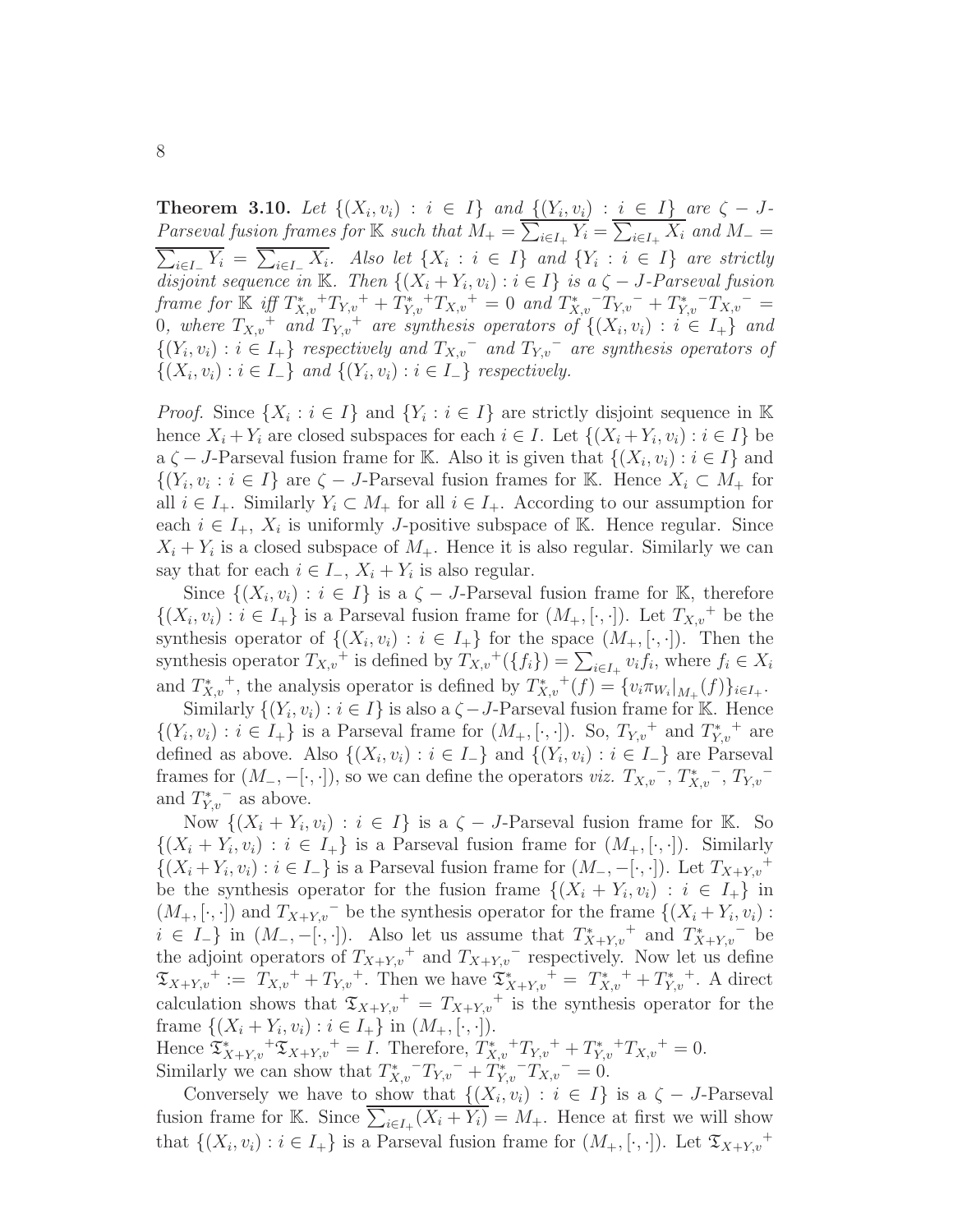be the synthesis operator for the Bessel family  $\{(X_i, v_i) : i \in I_+\}.$  Then  $\mathfrak{T}_{X+Y,v}^{\mathcal{F}}(\{h_i\}) = \sum_{i\in I_+} v_i h_i = \sum_{i\in I_+} v_i (f_i + g_i) = T_{X,v}^{\mathcal{F}} + T_{Y,v}^{\mathcal{F}}$ . Now it is easy to show that the condition  $T_{X,v}^*$ <sup>+</sup> $T_{Y,v}^*$ <sup>+</sup> +  $T_{Y,v}^*$ <sup>+</sup> $T_{X,v}^*$ <sup>+</sup> = 0 implies that  $\{(X_i, v_i) : i \in I_+\}$  is a Parseval fusion frame for  $M_+$ . By similar arguments as above we can show that  $\{(X_i, v_i) : i \in I_-\}$  is a Parseval fusion frame for M<sub>-</sub>. So we only need to find  $\zeta \in [\sqrt{2}, 2)$  such that  $\zeta = c_0(M_+, C) + c_0(M_-, C)$ . Now since the quantities  $c_0(M_+, \mathbf{C})$  and  $c_0(M_-, \mathbf{C})$  are fixed throughout and  $\{(X_i, v_i) : i \in I\}$  is a given  $\zeta - J$ -Parseval frame, so we already have  $\zeta$  which satisfies the above equation. Hence the proof.

**Theorem 3.11.** Let  $\{(W_i, v_i) : i \in I\}$  be *J*-fusion frame for the Krein space K with cannonical J-dual fusion frame  $\{(S_{W,v}^{-1}(W_i), v_i) : i \in I\}$ . Then ∀  $I_1 \subset I$ and  $\forall f \in \mathbb{K}$  we have  $\sum_{i \in I_1} \sigma_i v_i^2 [\pi_{W_i} Jf, Jf] - \sum_{i \in I} \sigma_i v_i^2 [\pi_{S_{W,v}^{-1}(W_i)} JS_{W,v}^{I_1}, JS_{W,v}^{I_1}]$  $=\sum_{i\in I_1^c}\sigma_i v_i^2[\pi_{W_i} Jf, Jf] - \sum_{i\in I}\sigma_i v_i^2[\pi_{S_{W,v}^{-1}(W_i)} JS_{W,v}^{I_1^c}, JS_{W,v}^{I_1^c}],$  where  $\sigma_i = 1$  if  $i \in I_+$  and  $\sigma_i = -1$  if  $i \in I_-$ .

*Proof.* Let  $S_{W,v}$  denote the frame operator for  $\{(W_i, v_i) : i \in I\}$ . Then we have  $S_{W,v}(f) = \sum_{i \in I} \sigma_i v_i^2 \pi_{J(W_i)}(f)$ . Also  $S_{W,v} = S_{W,v}^{I_1} + S_{W,v}^{I_1^c}$ . Then  $I =$  $S_{W,v}^{-1}S_{W,v}^{I_1} + S_{W,v}^{-1}S_{W,v}^{I_1^c}$ . From operator theory we have  $S_{W,v}^{-1}S_{W,v}^{I_1} - S_{W,v}^{-1}S_{W,v}^{I_1^c} =$  $S_{W,v}^{-1} S_{W,v}^{I_1} S_{W,v}^{-1} S_{W,v}^{I_1} - S_{W,v}^{-1} S_{W,v}^{I_1^c} S_{W,v}^{-1} S_{W,v}^{I_1^c}$ . Then for every  $f, g \in \mathbb{K}$  we have

$$
\begin{aligned} [S_{W,v}^{-1}S_{W,v}^{I_1}(f),g] - [S_{W,v}^{-1}S_{W,v}^{I_1}S_{W,v}^{-1}S_{W,v}^{I_1}(f),g] \\ &= [S_{W,v}^{I_1}(f),S_{W,v}^{-1}g] - [S_{W,v}^{-1}S_{W,v}^{I_1}(f),S_{W,v}^{I_1}S_{W,v}^{-1}g] \end{aligned}
$$

Now if we choose  $g = S_{W,v}(f)$ , then the above equation reduces to

$$
= [S_{W,v}^{I_1}(f), f] - [S_{W,v}^{-1} S_{W,v}^{I_1}(f), S_{W,v}^{I_1}(f)]
$$
  

$$
= \sum_{i \in I_1} \sigma_i v_i^2 [\pi_{W_i} Jf, Jf] - \sum_{i \in I} \sigma_i v_i^2 [\pi_{S_{W,v}^{-1}(W_i)} J S_{W,v}^{I_1}, J S_{W,v}^{I_1}]
$$

Now replacing  $I_1$  by  $I_1^c$  we can have the other part of the equality. Combining we finally get

$$
\sum_{i \in I_1} \sigma_i v_i^2 [\pi_{W_i} Jf, Jf] - \sum_{i \in I} \sigma_i v_i^2 [\pi_{S_{W,v}^{-1}(W_i)} JS_{W,v}^{I_1}, JS_{W,v}^{I_1}]
$$
\n
$$
= \sum_{i \in I_1^c} \sigma_i v_i^2 [\pi_{W_i} Jf, Jf] - \sum_{i \in I} \sigma_i v_i^2 [\pi_{S_{W,v}^{-1}(W_i)} JS_{W,v}^{I_1^c}, JS_{W,v}^{I_1^c}]
$$

We need the following beautiful theorem for our further study.

 $\Box$ 

 $\Box$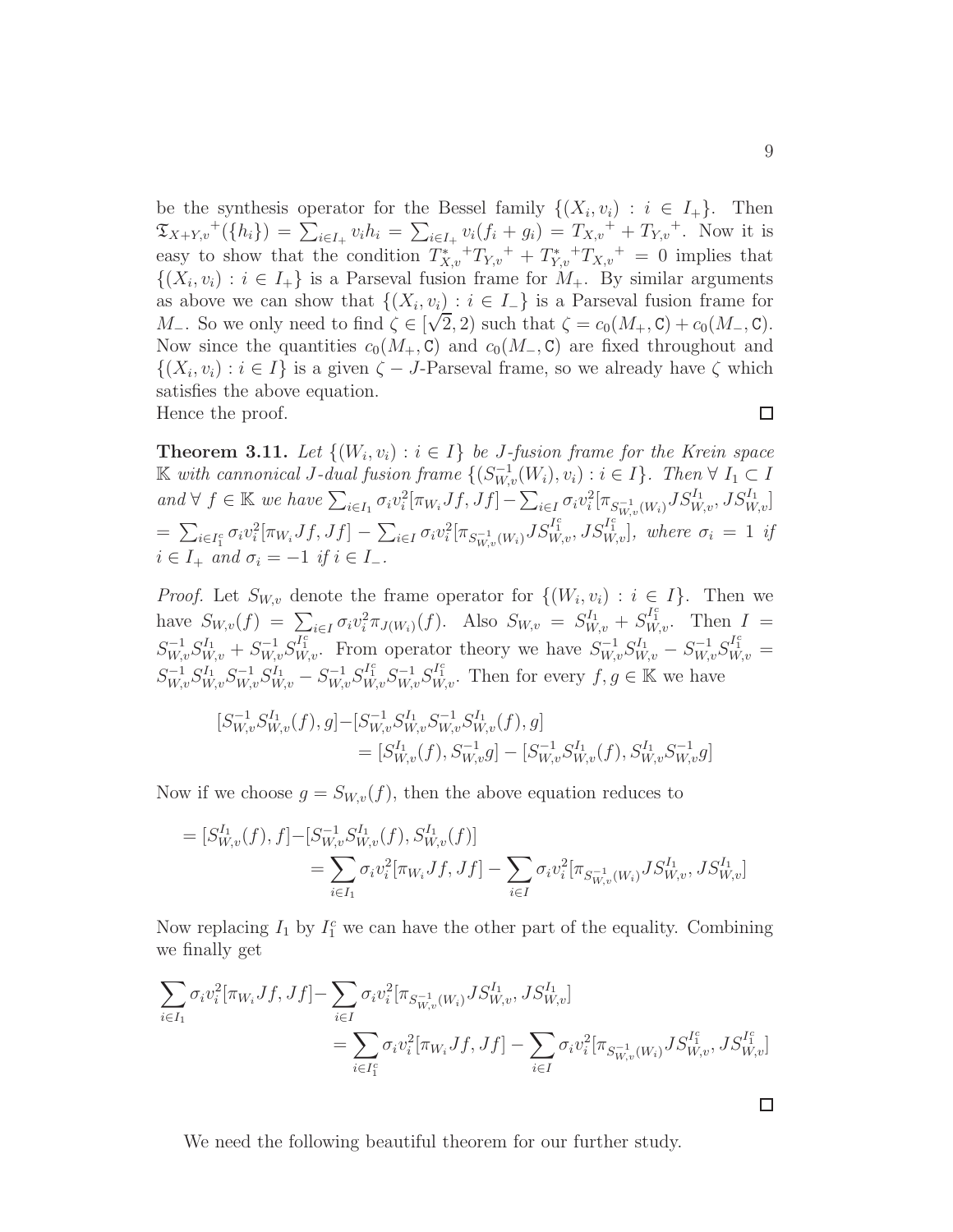**Theorem 3.12.** [\[33\]](#page-13-7) Let S and T be bounded linear operators on a Hilbert space  $\mathbb H$ . Then the following conditions are equivalent  $(i)$   $R(S) \subset R(T)$ (*ii*) there exists  $\lambda \geq 0$  such that  $SS^* \leq \lambda^2 TT^*$ (iii) there exists a closed linear operator  $S_1$  such that  $SS_1 = T$ 

Now we will characterize uniformly J-definite subspaces of a Krein space  $\mathbb K$  in terms of an inequality regarding *J*-fusion frames.

Let M be a non-negative subspace of a Krein space K, then  $M = M^{0}[\dot{+}]M^{+}$ where  $M^+$  is the positive part of M and  $M^0$  is the isotropic part of M, precisely  $M^+ = M \ominus M^0$ , where  $M \ominus M^0 = M \cap (M \cap M^0)^{\perp}$ . Let  $G_M$  be the Gramian operator of M then  $N(G_M) = M^0$  and  $R(G_M) = M^+$ . So we have  $G_M = G_{M^+}$ . The decomposition of  $M$  is guaranteed by the spectral decomposition of the Gramian operator.

**Theorem 3.13.** Let  $\mathbb{F} = \{ (W_i, v_i \}_{i \in I}$  be a Bessel family in a Krein space K, also let  $M = \sum W_i : i \in I$  and  $M^0 = M ∩ M^{\perp}$ . If there exist constants  $0 < A \leq B$  such that

<span id="page-9-0"></span>
$$
A[f, f] \le \sum_{i \in I} v_i^2 |[\pi_{JM} \pi_{W_i} J \pi_M(f), f]| \le B[f, f] \text{ for every } f \in M,
$$
 (3.2)

then the deficiency subspace  $M \ominus M^0$  is a (closed) uniformly J-positive subspace of M. Moreover, if  $\mathbb F$  is a frame for the Hilbert space  $(M, [\cdot, \cdot]_J)$ , the converse holds.

*Proof.* First, let us assume that the equation [\(3.2\)](#page-9-0) holds. Then  $[f, f] \geq 0$  for all  $f \in M$ . So, M is a J-nonnegative subspace of K, or equivalently,  $(M, [\cdot, \cdot])$ is a non-negative inner product space.

Now given that  $\mathbb{F} = \{(W_i, v_i\}_{i \in I} \text{ is a Bessel family in } \mathbb{K}.$  So it is a Bessel family in the associated Hilbert space  $(\mathbb{K}, [\cdot, \cdot]_J)$ . Then  $T^*_{W,v}(f) =$  $\{v_i\pi_{W_i}(f)\}_{i\in I},\ f\in\mathbb{K}$ . Now for all  $f\in M$ ,

$$
\sum_{i \in I} v_i^2 [\pi_{W_i}, f]_J \le C[f, f]_J
$$

where  $C = ||T^*_{W,v}||_J^2 > 0$ , then  $\sum_{i \in I} v_i^2 \pi_{W_i} \leq C \pi_M$  since  $\pi_M \pi_{W_i} = \pi_{W_i} \pi_M =$  $\pi_{W_i}$ . So, using equation [\(3.2\)](#page-9-0) it is easy to see that

$$
A[G_M f, f]_J \leq \sum_{i \in I} v_i^2 |[\pi_{JM} \pi_{W_i} J \pi_M(f), f]| = \sum_{i \in I} v_i^2 |[\pi_M \pi_{JW_i} \pi_M(f), f]_J|
$$
  
= 
$$
\sum_{i \in I} v_i^2 |[\pi_M J \pi_{W_i} J \pi_M(f), f]_J| = |[\pi_M J\{\sum_{i \in I} v_i^2 \pi_{W_i}\} J \pi_M(f), f]_J|
$$
  

$$
\leq C[(G_M)^2 f, f]_J, f \in \mathbb{K}.
$$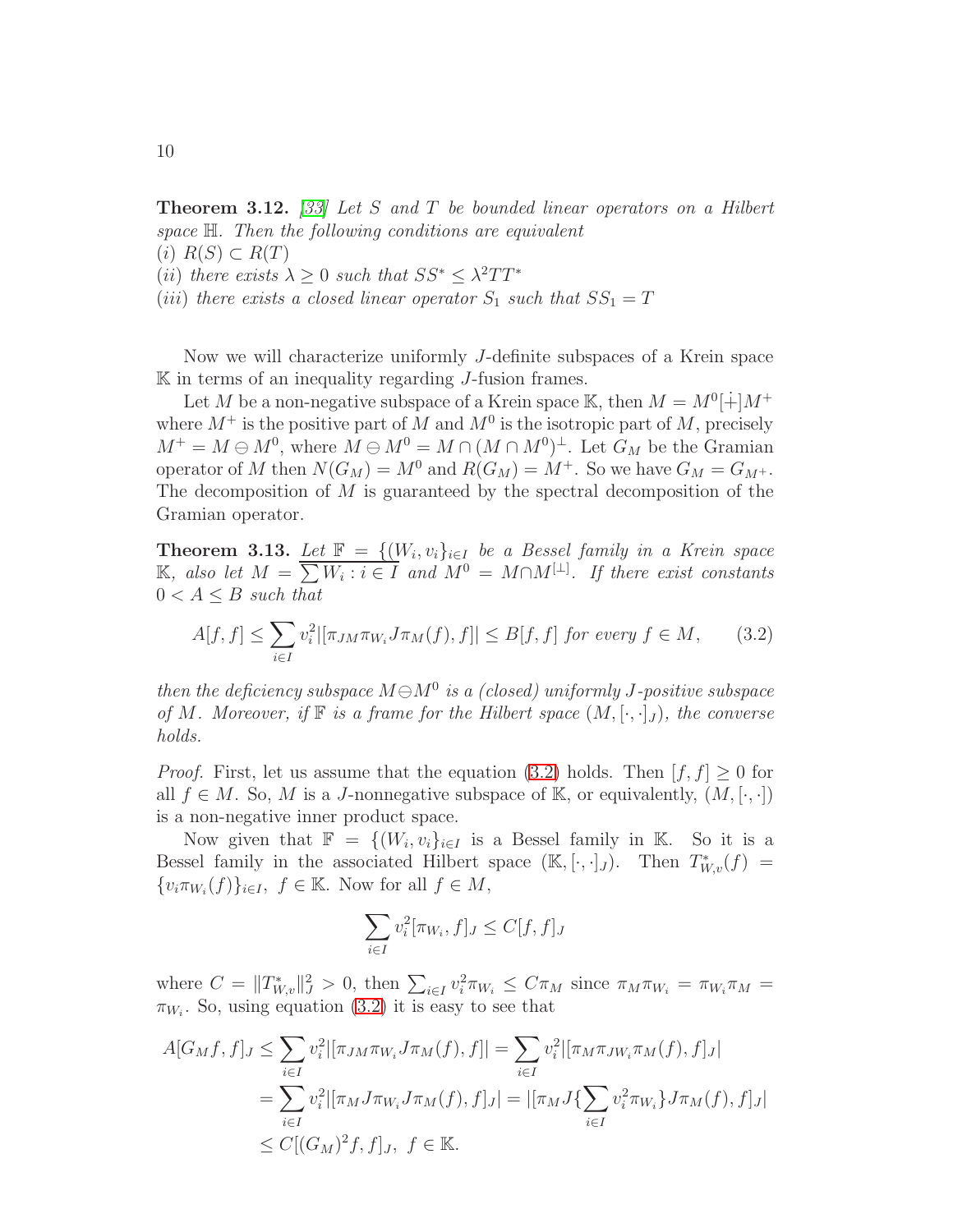$\Box$ 

Thus,  $0 \le G_M \le \frac{C}{A}$  $\frac{C}{A}$   $(G_M)^2$ . So applying Douglas theorem [\[33\]](#page-13-7) we have

$$
R((G_M)^{1/2}) \subseteq R(G_M)
$$

Also we have  $R(G_M) \subseteq R((G_M)^{1/2})$ . Moreover, it follows that  $R(G_M)$  is closed since  $R(G_M) = R((G_M)^{1/2}).$ 

Let  $M' = M \ominus M^0$ . Since  $R(G_M)$  is closed, so by reduced minimum modulus theorem there exists  $\gamma > 0$  such that

$$
[f, f] = [G_M f, f]_J = ||(G_M)^{1/2} f||_J^2 \ge \gamma ||f||_J^2 \text{ for every } f \in N(G_M)^{\perp} = M \ominus M^0.
$$

Hence  $M'$  is a closed uniformly J-positive subspace of  $K$ .

Conversely, suppose that W is a frame for  $(M, [\cdot, \cdot]_J)$ , i.e. there exist constants  $B' \geq A' > 0$  such that

$$
A'P_M \le \sum_{i \in I} v_i^2 \pi_{W_i} \le B'P_M,
$$
  

$$
A'P_M \le T_{W,v}T_{W,v}^* \le B'P_M,
$$

where  $T_{W,v} \in L\left((\sum_{i\in I} \oplus W_i)_{\ell_2}, \mathbb{K}\right)$  is the synthesis operator of W. If  $M' =$  $M \ominus M^0$  is a uniformly *J*-positive subspace of K, then there exists some real number  $\alpha > 0$  such that  $\alpha P_{M'} \leq G_{M'} \leq P_{M'}$ . Then by Douglas theorem,  $R(P_{M'}) \subseteq R((G_{M'})^{1/2}) \subseteq R(P_{M'})$ . So we have  $R(G_{M'}^{\frac{1}{2}}) = M' = R(G_{M'})$ . Since  $G_M = G_{M'}$  it is easy to see that

$$
A'(G_M)^2 = A'(G_{M'})^2 \le P_M J T_{W,v} T_{W,v}^* J P_M \le B'(G_{M'})^2 = B'(G_M)^2.
$$

Therefore again using Douglas theorem we have  $R(P_MJT_{W,v}) = R(G_{M'})$  $R((G_{M'})^{1/2})$  or equivalently, there exist  $B \ge A > 0$  such that

$$
AG_M = AG_{M'} \leq P_M J T_{W,v} T_{W,v}^* J P_M \leq BG_{M'} = BG_M
$$

So from above we have

$$
A[f, f] \leq [\pi_M J\{\sum_{i \in I} v_i^2 \pi_{W_i}\} J \pi_M(f), f]_J \leq B[f, f]
$$
 for every  $f \in M$   
*i.e.*  $A[f, f] \leq \sum_{i \in I} v_i^2 |[\pi_M \pi_{JW_i} \pi_M(f), f]_J| \leq B[f, f]$   
*i.e.*  $A[f, f] \leq \sum_{i \in I} v_i^2 |[\pi_{JM} \pi_{W_i} J \pi_M(f), f]| \leq B[f, f]$  for every  $f \in M$ 

Acknowledgements. Shibashis Karmakar, Sk. Monowar Hossein and Kallol Paul gratefully acknowledge the support of Jadavpur University, Kolkata and Aliah University, Kolkata for providing all the facilities when the manuscript was prepared. Shibashis Karmakar also acknowledges the financial support of CSIR, Govt. of India.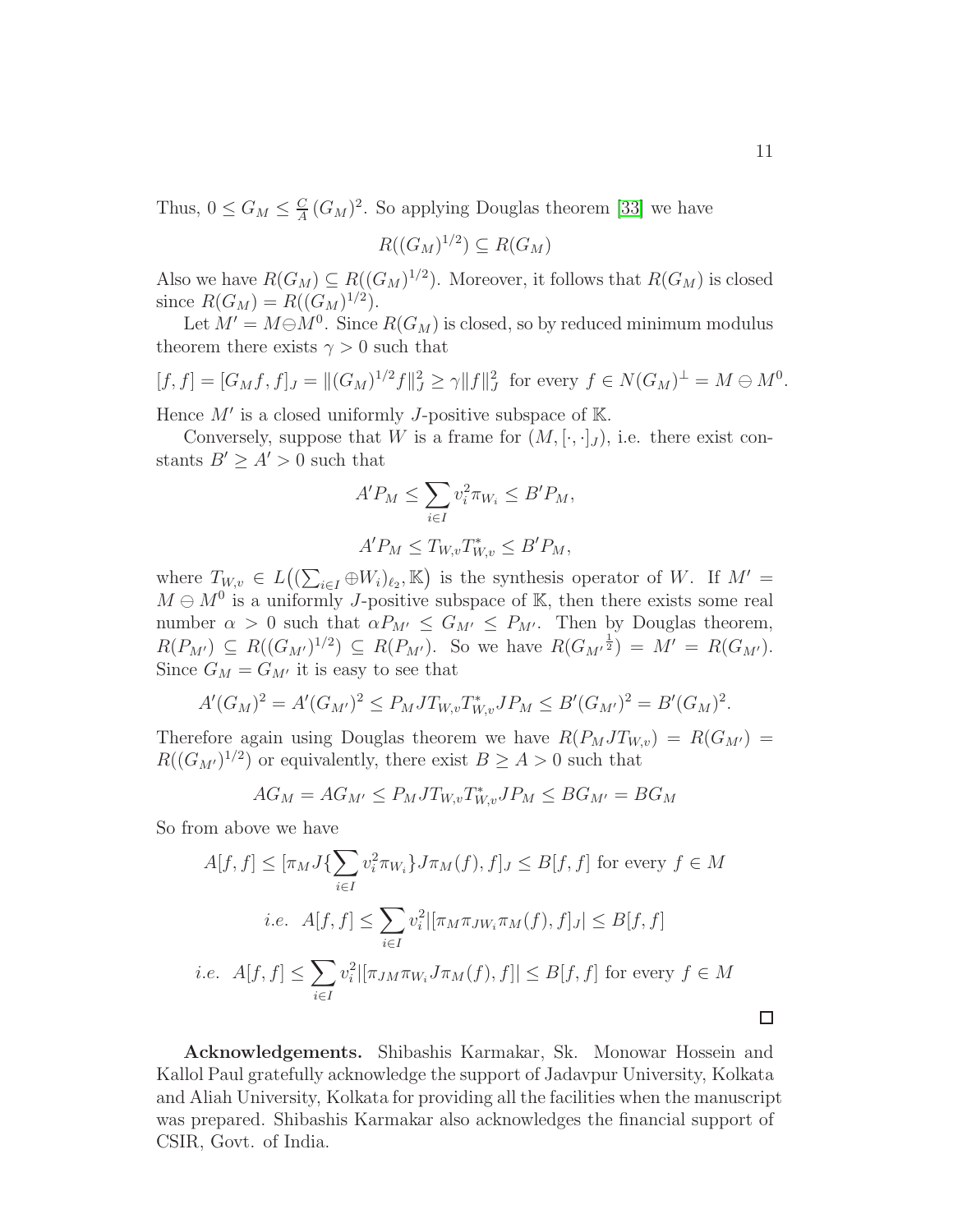### <span id="page-11-0"></span>References

- [1] R. J. Duffin and A. C. Schaeffer, A Class of Nonharmonic Fourier Series, Trans. Amer. Math. Soc., 72 (1952), no.2, 341–366, doi:10.2307/1990760.
- <span id="page-11-1"></span>[2] I. Daubechies, A. Grossmann and Y. Meyer, Painless nonorthogonal expansions, J. Math. Phys., 27 (1986), 1271–1283, doi:10.1063/1.527388.
- [3] P. G. Casazza and G. Kutyniok, Frames of Subspaces, Wavelets, Frames and Operator Theory (College Park, MD, 2003), 87–113, Contemp. Math. 345, Amer. Math. Soc., Providence, RI, 2004.
- <span id="page-11-10"></span>[4] M. S. Asgari and A. Khosravi, Frames and bases of subspaces *in Hilbert spaces*, J. Math. Anal. Appl.  $308(2)$  (2005), 541–553, doi:10.1016/j.jmaa.2004.11.036.
- <span id="page-11-2"></span>[5] R. Calderbank, P. G. Casazza, A. Heinecke and G. Kutyniok, Sparse Fusion Frames: Existence and Construction, Adv. Comput. Math., 35(1)  $(2011), 1–31, \text{ doi: } 10.1007 \text{/} s10444-010-9162-3.$
- <span id="page-11-3"></span>[6] A. Chebira, M. Fickus and D. G. Mixon, Filter bank fusion frames, IEEE Trans. Signal Process.,  $59(3)$  (2011), 953–963, doi:10.1109/TSP.2010.2097255.
- <span id="page-11-4"></span>[7] P. Boufounos, G. Kutyniok and H. Rauhut, Sparse Recovery from Combined Fusion Frame Measurements, IEEE Trans. Inform. Theory, 57(6) (2011), 3864–3876, doi:10.1109/TIT.2011.2143890.
- <span id="page-11-5"></span>[8] P. G. Casazza, M. Fickus, D. Mixon, Y. Wang and Z. Zhou, Constructing tight fusion frames, Appl. Comput. Harmon. Anal.,  $30(2)$  (2011), 175– 187, doi:10.1016/j.acha.2010.05.002.
- <span id="page-11-6"></span>[9] P. Massey, M. Ruiz and D. Stojanoff, The structure of minimizers of the frame potential on fusion frames J. Fourier Anal. Appl., 16(4) (2010), 514–543, doi:10.1007/s00041-009-9098-5.
- <span id="page-11-7"></span>[10] P. G. Casazza and M. Fickus, *Minimizing fusion frame potential*, Acta Appl. Math., 107(1), (2009), 7–24. doi:10.1007/s10440-008-9377-1.
- <span id="page-11-8"></span>[11] P. G. Casazza, M. Fickus, D. G. Mixon, Y. Wang and Z. Zhou, Constructions and existence of tight fusion frames, PWavelets XIII (San Diego, CA, 2009), 744613-1 – 744613-10, SPIE Proc. 7446, SPIE, Bellingham, WA, 2009.
- <span id="page-11-9"></span>[12] P. Boufounos, G. Kutyniok, H. Rauhut, Compressed Sensing for Fusion Frames, Wavelets XIII (San Diego, CA, 2009), 744614-1 – 744614-11, SPIE Proc. 7446, SPIE, Bellingham, WA, 2009.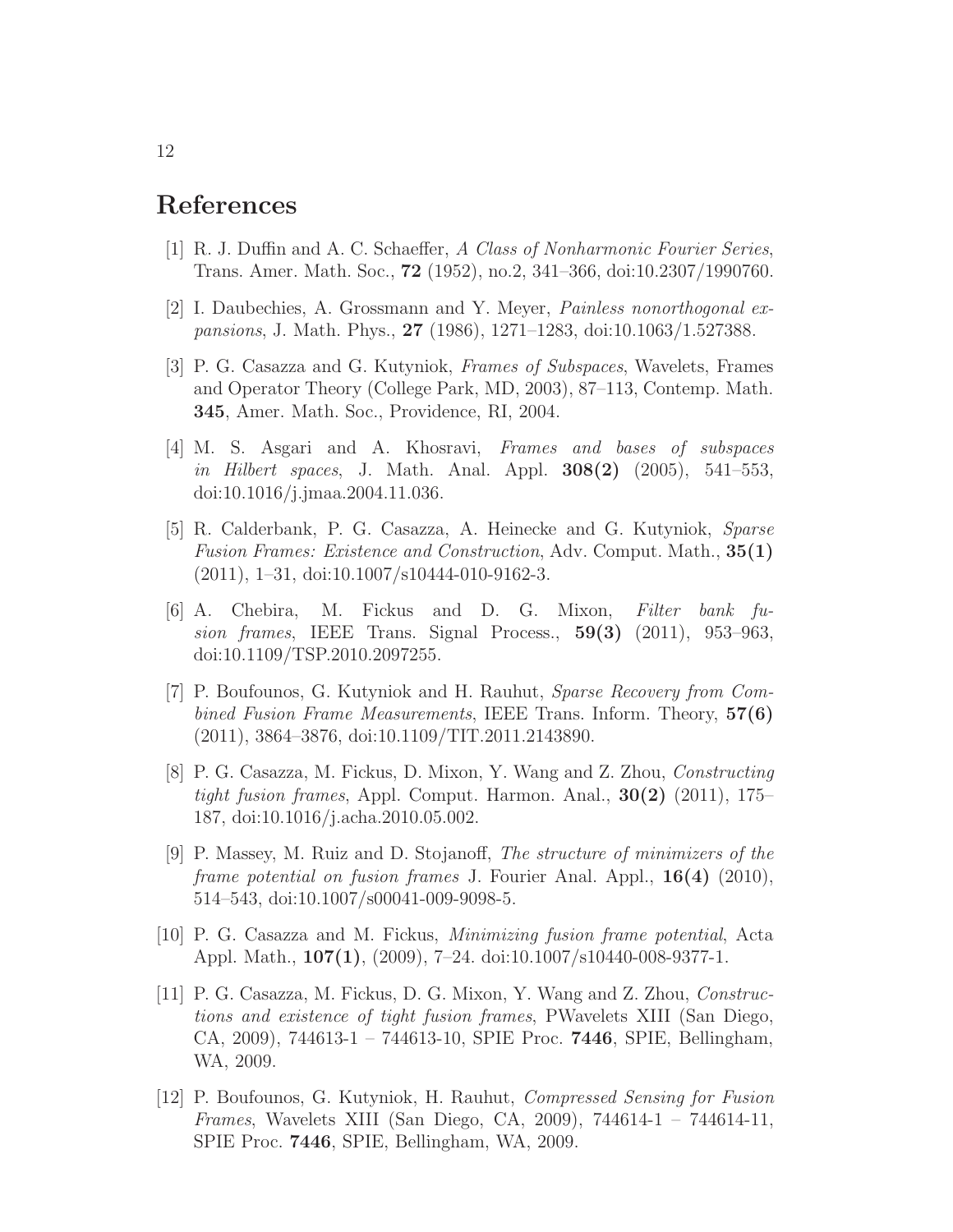- <span id="page-12-1"></span>[13] B. G. Bodmann and G. Kutyniok, Erasure-Proof Transmissions: Fusion Frames meet Coding Theory, Wavelets XIII (San Diego, CA, 2009), 744614-1 – 744614-11, SPIE Proc. 7446, SPIE, Bellingham, WA, 2009, doi:10.1117/12.826282.
- <span id="page-12-2"></span>[14] G. Kutyniok, A. Pezeshki, R. Calderbank and T. Liu, Robust Dimension Reduction, Fusion Frames, and Grassmannian Packings, Appl. Comput. Harmon. Anal.,  $26(1)$ ,  $(2009)$ ,  $64-76$ , doi:10.1016/j.acha.2008.03.001.
- <span id="page-12-3"></span>[15] P. G. Casazza, G. Kutyniok and S. Li, Fusion Frames and Distributed *Processing*, Appl. Comput. Harmon. Anal.,  $25(1)$ ,  $(2008)$ ,  $114-132$ , doi:10.1016/j.acha.2007.10.001.
- <span id="page-12-5"></span><span id="page-12-4"></span>[16] A. Khosravi and K. Musazadeh, Fusion frames and g-frames, J. Math. Anal. Appl., 342(2), (2008), 1068–1083, doi:10.1016/j.jmaa.2008.01.002.
- [17] A. Pezeshki, G. Kutyniok, A. R. Calderbank, Fusion frames and Robust Dimension Reduction, 42nd Annual Conference on Information Sciences and Systems (CISS) (Princeton University, NJ, 2008).
- <span id="page-12-6"></span>[18] M. A. Ruiz and D. Stojanoff, Some properties of frames of subspaces *obtained by operator theory methods, J. Math. Anal. Appl.*  $343(1)$ ,  $(2008)$ , 366–378, doi:10.1016/j.jmaa.2008.01.062.
- <span id="page-12-0"></span>[19] P. G. Casazza, G. Kutyniok, S. Li and C. J. Rozell, Modeling Sensor Networks with Fusion Frames, Wavelets XII (San Diego, CA, 2007), 67011M-1  $-67011M-11$ , SPIE Proc. 6701, SPIE, Bellingham, WA, 2007.
- <span id="page-12-7"></span>[20] P. Gavruta, On the duality of fusion frames, J. Math. Anal. Appl.,  $333(2)$ , (2007), 871–879, doi:10.1016/j.jmaa.2006.11.052.
- [21] M. Fornasier, Quasi-orthogonal decompositions of structured frames, J. Math. Anal. Appl., 289(1), (2004), 180–199, doi:10.1016/j.jmaa.2003.09.041.
- <span id="page-12-8"></span>[22] A. Khosravi, B. Khosravi, Fusion frames and g-frames in Banach spaces, Proc Math Sci , 121(2), (2011), 155–164, doi:10.1007/s12044-011-0020-0.
- <span id="page-12-9"></span>[23] A. Khosravi, B. Khosravi, Fusion frames and g-frames in Hilbert  $\mathbb{C}^*$ modules, Int. J. Wavelet, Multi Resol. and Inform. Processing 6, (2008), 433–446.
- <span id="page-12-10"></span>[24] W. Sun, *G-frames and G-Riesz Bases*, J. Math. Anal. Appl.  $322(1)$ , (2006), 437–452, doi:10.1016/j.jmaa.2005.09.039.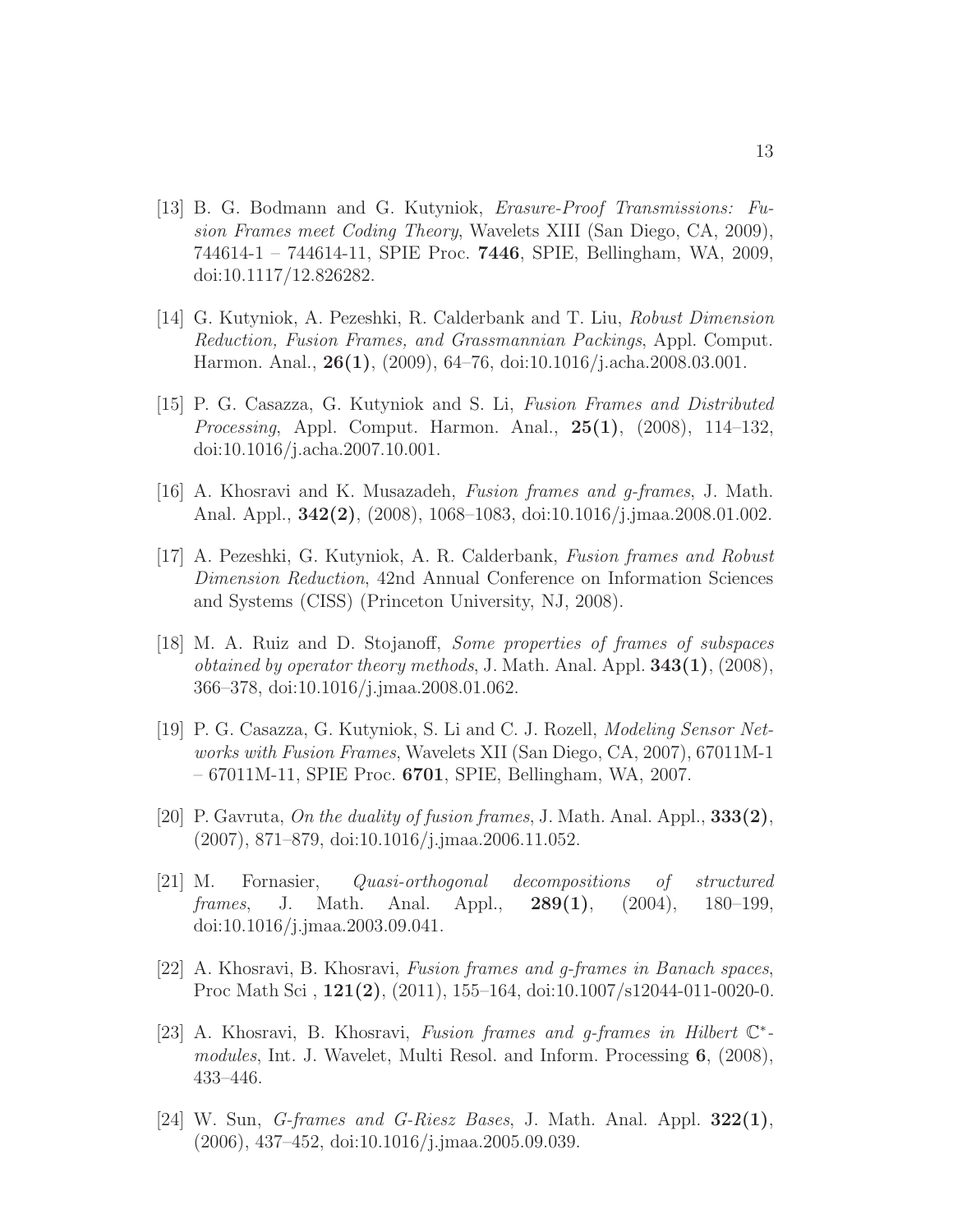- [25] P.G. Casazza, M.C. Fickus, J. Kovacevic, M.T. Leon and J.C. Tremain, Physical Laws Governing Finite Tight Frames, Proceedings of SPIE, wavelets: Applications in signal and image processing  $X$ ,  $5207$  (2003), 371–380.
- [26] P.G. Casazza, M. Fickus, J. Kovacevic, M. Leon and J.C. Tremain, A Physical Interpretation for Finite Tight Frames, Harmonic Analysis and Applications (In Honor of John Benedetto), C. Heil (2006), 71–78.
- <span id="page-13-1"></span>[27] P.G. Casazza and M. Fickus, Gradient descent of the frame potential, Proc. Sampl. Theory Appl., (2009).
- <span id="page-13-2"></span>[28] J. Bognar, Indefinite inner product spaces, Springer Berlin, 1974.
- [29] J. I. Giribet, A. Maestripieri, F. Martnez Pería, P. G. Massey,  $On$ *frames for Krein spaces*, J. Math. Anal. Appl.,  $393(1)$   $(2012)$ ,  $122-137$ , doi:10.1016/j.jmaa.2012.03.040.
- <span id="page-13-3"></span>[30] K. Esmeral, O. Ferrer, E. Wagner, Frames in Krein spaces arising from a non-regular W-metric, Banach J. Math. Anal.,  $9, (2015)$ , no.1, 1–16.
- <span id="page-13-6"></span>[31] P. Acosta-Humnez, K. Esmeral, O. Ferrer, Frames of subspaces in Hilbert spaces with W-metrics, VERSITA,  $23(2)$ ,  $(2015)$ , 5-22, doi:10.1515/auom-2015-0021.
- [32] S. K. Kaushik, Ghanshyam Singh, Virender, A Note on Frame Sequences in Hilbert Spaces, Int. J. Contemp. Math. Sciences, 3 (2008), no.16, 791– 799.
- <span id="page-13-7"></span>[33] R. G. Douglas, On majorization, factorization and range inclusion of operators in Hilbert space, Proc. Amer. Math. Soc., 17 (1966), 413–416.
- [34] John Benedetto, Matthew Fickus, Finite Normalized Tight Frames, Advances in Computational Mathematics  $(2-4)$ , 18  $(2003)$ , 357–385.
- <span id="page-13-0"></span>[35] S. S. Iyengar, R. R. Brooks, eds, Distributed sensor networks, Chapman Hall/CRC, Baton Rouge, 2005.
- [36] Deguang Han, Keri Kornelson, David Larson, Eric Weber, Frames for Undergraduates, Student Mathematical Library, AMS 40 .
- <span id="page-13-4"></span>[37] I. S. Iokhvidov, T. Ya. Azizov, Linear operators in spaces with an indefinite metric, John Wiley & sons. (1989).
- <span id="page-13-5"></span>[38] Sk. M. Hossein, S. Karmakar, K. Paul, Tight J-frames in Krein space and the Associated J-frame potential, Int. J. Math. Anal., 20 (2016), no.19, 917–931, doi:10.12988/ijma.2016.6355.